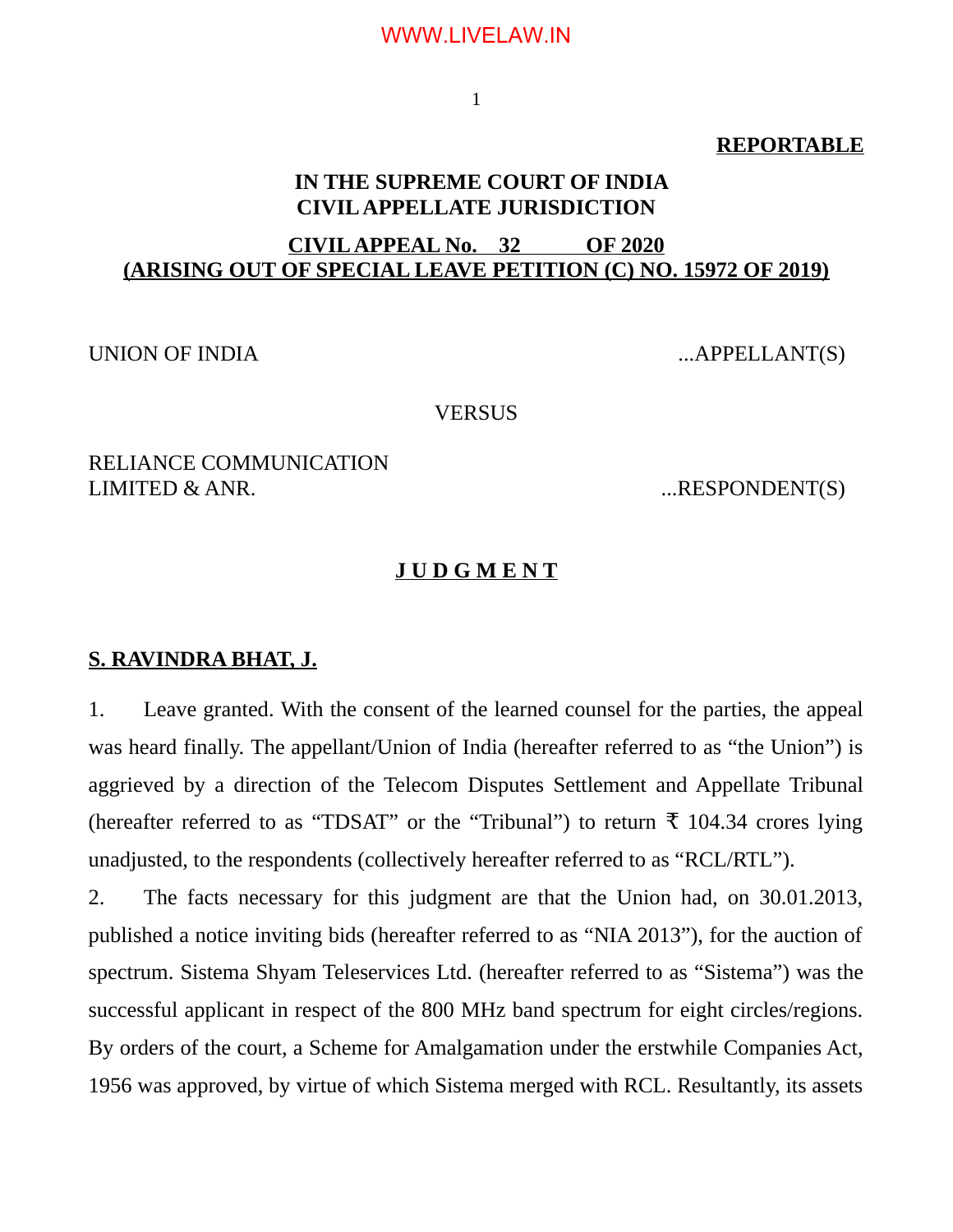2

and liabilities, including the spectrum license it had successfully bid for  $-$  to NIA 2013 devolved on RCL. The Union approved this transfer on 20.10.2017.

3. The Union invited bids for auction of further spectrum bandwidth in 2015; the bids of RCL and the second appellant (hereafter "RTL") were successful in respect of three kinds of spectrum in several regions/circles; licenses were issued to them. In terms of NIA 2013, the third instalment of deferred spectrum charges of  $\bar{\tau}$  281.45 crores fell due from RCL, which could not be paid by it. This led to the encashment on 11.05.2018, of bank guarantees furnished, to the extent of  $\bar{\tau}$  281.45 crores. The total extent of bank guarantee furnished was  $\bar{\tau}$  390.41 crores. Contemporaneously, the deferred spectrum liability under the NIA 2015  $\omega \bar{\tau}$  492.79 crores became payable on 09.04.2018. The respondents (RCL and RTL) could not pay these charges. Consequently, the Union encashed  $\bar{\tau}$  492.79 crores out of the bank guarantees furnished.

4. RCL and RTL apparently along with several other telecom service providers faced acute economic problems which led to the Union revisiting certain issues and modifying the payment periods/terms towards deferred spectrum charges, in regard to subsisting spectrum licenses. Accordingly, letters containing such modified terms were issued on 19.03.2018. These facts, coupled with the other financial problems faced by the respondents, leading to their adopting a strategic debt restructuring scheme with their lender banks in accordance with the guidelines issued by the RBI were mentioned by them; Formation of a joint-lenders forum (JLFs) with the objective of realizing dues payable by RCL and RTL, (to the tune of  $\bar{\tau}$  45,000 crores) are cited by the respondents as reasons for default in fulfilling the commitments under the licenses. It is also stated that these two respondents eventually decided to exit from the strategic debt restructuring framework and monetize their assets, including the spectrum licenses. These circumstances led the respondents (RCL and RTL) to approach TDSAT complaining of acute financial crunch as well as interim orders made in the course of litigation with lenders, to seek relief by way of extension of time towards payment of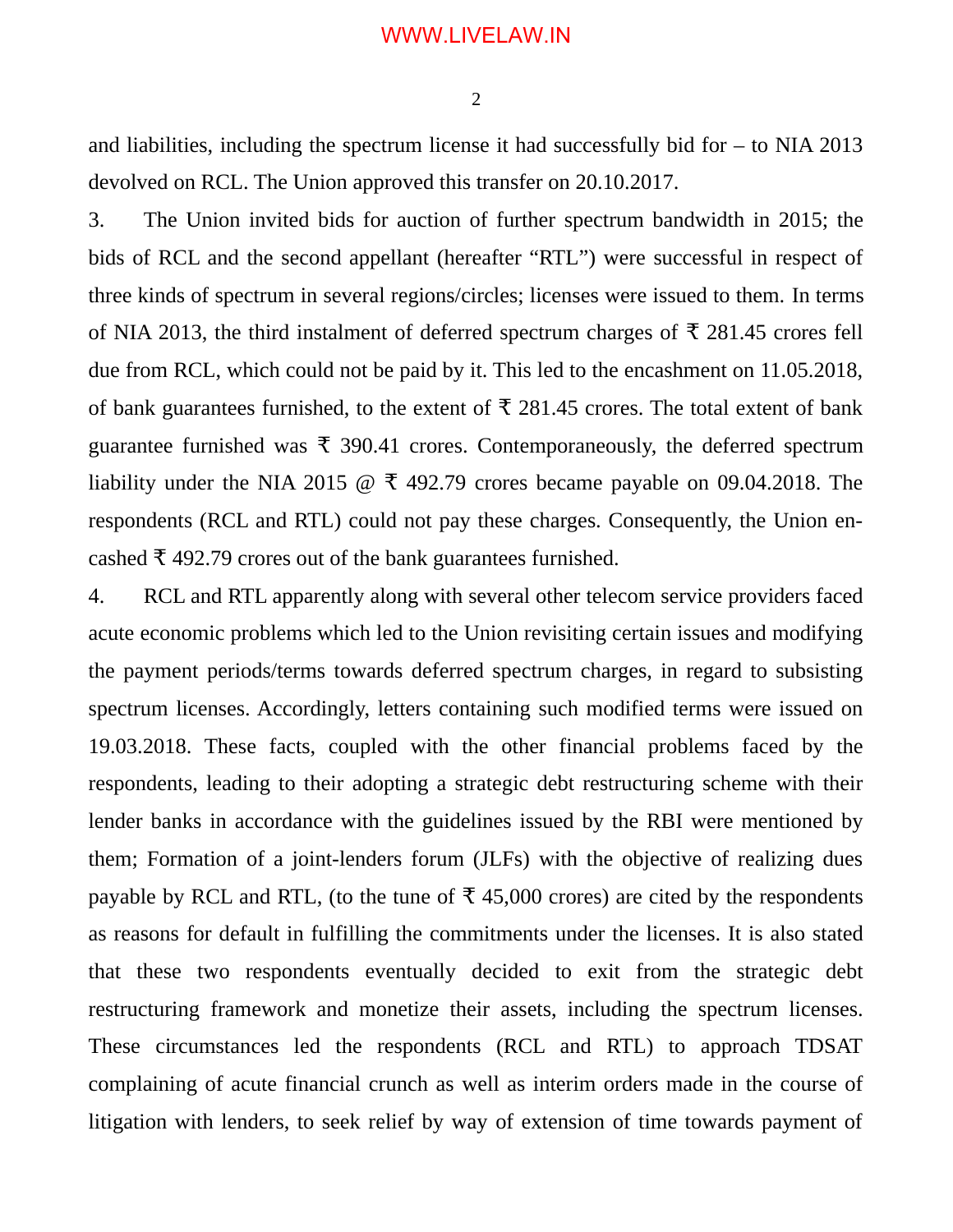deferred spectrum charges, (under the licenses acquired under the NIA 2013 and NIA 2015). The reliefs claimed in TP 56/2018 and TP 58/2018 were declined by TDSAT. Consequently, Civil Appeal No.4432-4433/2018 was preferred to this court which was disposed of by granting time to the respondent licensees till 12.05.2018 for making payments towards deferred spectrum instalment charges.

5. As narrated previously, these deferred instalment charges could not be made within the time granted; consequently, the Union encashed bank guarantees to the tune of ₹ 908.91 crores as against the actual amount of ₹ 774.25 crores due and payable by the respondent licensees. On 13.08.2018, the respondent licensees submitted fresh bank guarantees for the sum of  $\bar{\tau}$  774.25 crores towards the next instalments of deferred spectrum liability. They also urged to release the excess of  $\bar{\tau}$  134.66 crores encashment (i.e. the difference between the amount of  $\bar{\tau}$  908.91 crores against admitted dues of  $\bar{\tau}$ 774.25 crores). The Union had accepted fresh bank guarantees towards the subsequent spectrum liability ( $\bar{\tau}$  774.25 crores). The Union however, did not refund the excess sums. As a consequence, the respondents approached the TDSAT in execution proceedings and sought a direction for the return of  $\bar{\tau}$  134.66 crores, i.e. the excess amounts and also the release of the bank guarantee amounting to  $\bar{\tau}$  108.95 crores.

6. The Union disputed its liability before the TDSAT and relied upon Para  $4.5b(x)$  of the NIA 2015 and also alleged that default interest was payable and furthermore, that RCL had defaulted in payment of spectrum instalment to the tune of  $\bar{\tau}$  795.77 crores in March-April 2019.

7. The TDSAT, by its impugned order, partly allowed the respondent's application after noting the Union's reservations and objections. The TDSAT observed as follows:

*"In our considered view the request of the respondent would amount to a demand for enhanced bank guarantee for other purposes. This cannot be achieved through the method of encashment of bank guarantees furnished for deferred Spectrum Charges.*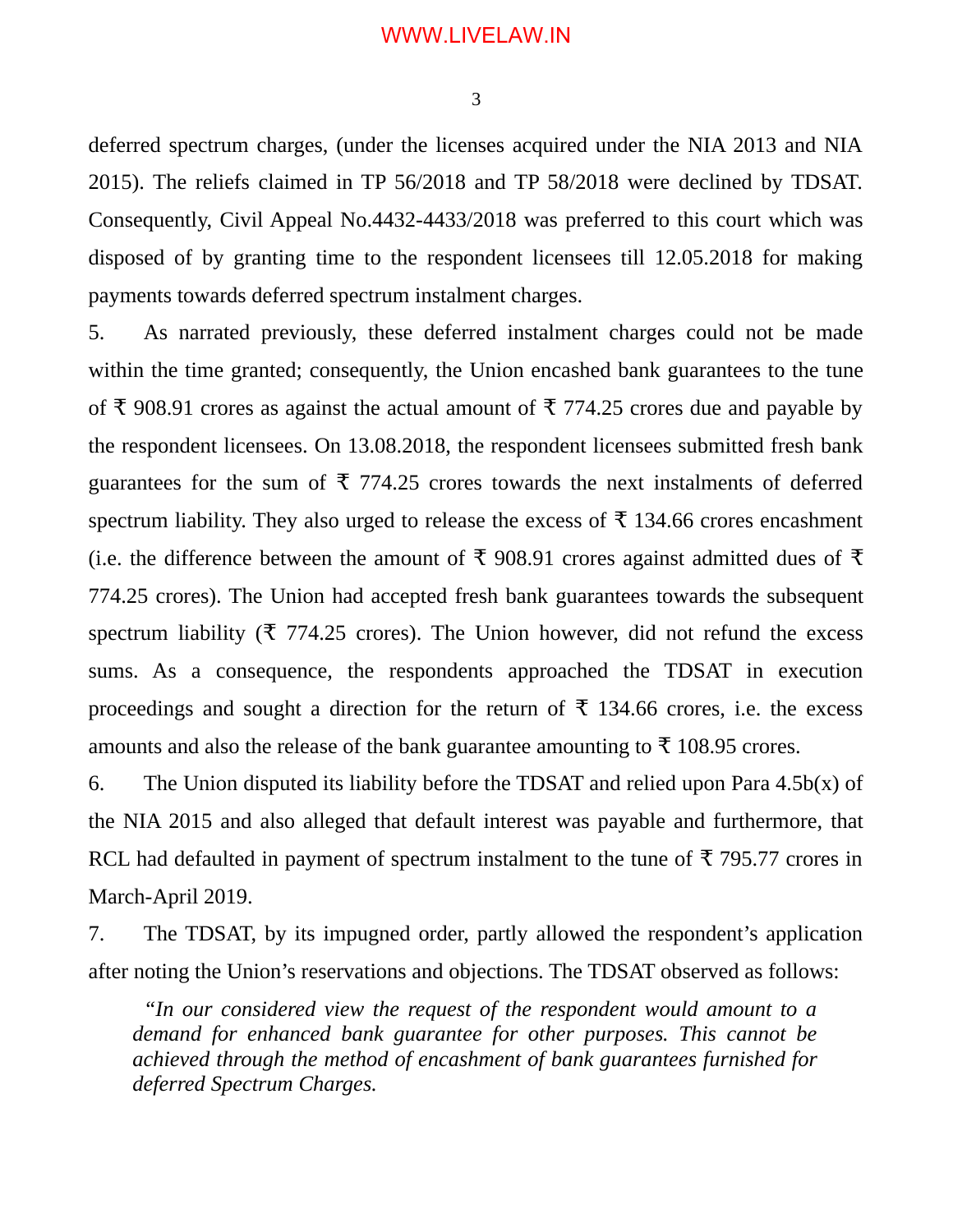4

*The existing charges against the petitioner have already been taken note of and an amount of Rs.30.33 crores approx. has been adjusted out of the encashed amount of Rs.908 crores. The remaining amount of Rs.104.34 crores is lying and unadjusted amount should be returned to the petitioner without prejudice to the rights of either of the parties for any other charges which the petitioner may be found to be liable to pay. Since the petitioner has reservations against the adjusted amount of Rs.30.33 crores, it may file its reply by way of rejoinder within three weeks.* 

*Post the matter under the same head on 29.1.2019."*

8. The Union contends that TDSAT's impugned order is contrary to clause 4.5b(ix) of NIA 2013 under the corresponding provision, i.e. Clause 4.5b(x) of NIA 2015 as well as other conditions such as clauses 13.1 and 13.2 of the license agreement. It further contends that the respondents could not have been granted relief given the fact that they went into liquidation and were continuously defaulting in spectrum deferred payments; the Union also cites the default to the extent of  $\bar{\tau}$  21.53 crores – with overdue interest amount working out to  $\bar{\tau}$  27.63 crores as on 03.03.2019. It, therefore, contended that the question of refund of excess amounts retained could not arise. It was lastly contended that in any case, these issues could not have been gone in execution proceedings but were properly the subject matter of substantive proceedings.

9. The respondents argue that the Union's refusal to refund the money amounts to its unjust enrichment at their cost. The Union has no right over the excess money directed to be refunded by the Tribunal. It is submitted that despite the directions of the TDSAT, the Union has refused to refund the money. It is further submitted that encashment of the bank guarantees in respect of the subsequent default of the deferred spectrum instalments for the year 2019 was stayed by the NCLAT (National Company Law Appellate Tribunal). Thereafter, the moratorium was revived *qua* the Respondents and therefore, the appropriate remedy available to the Union was under the IBC (Insolvency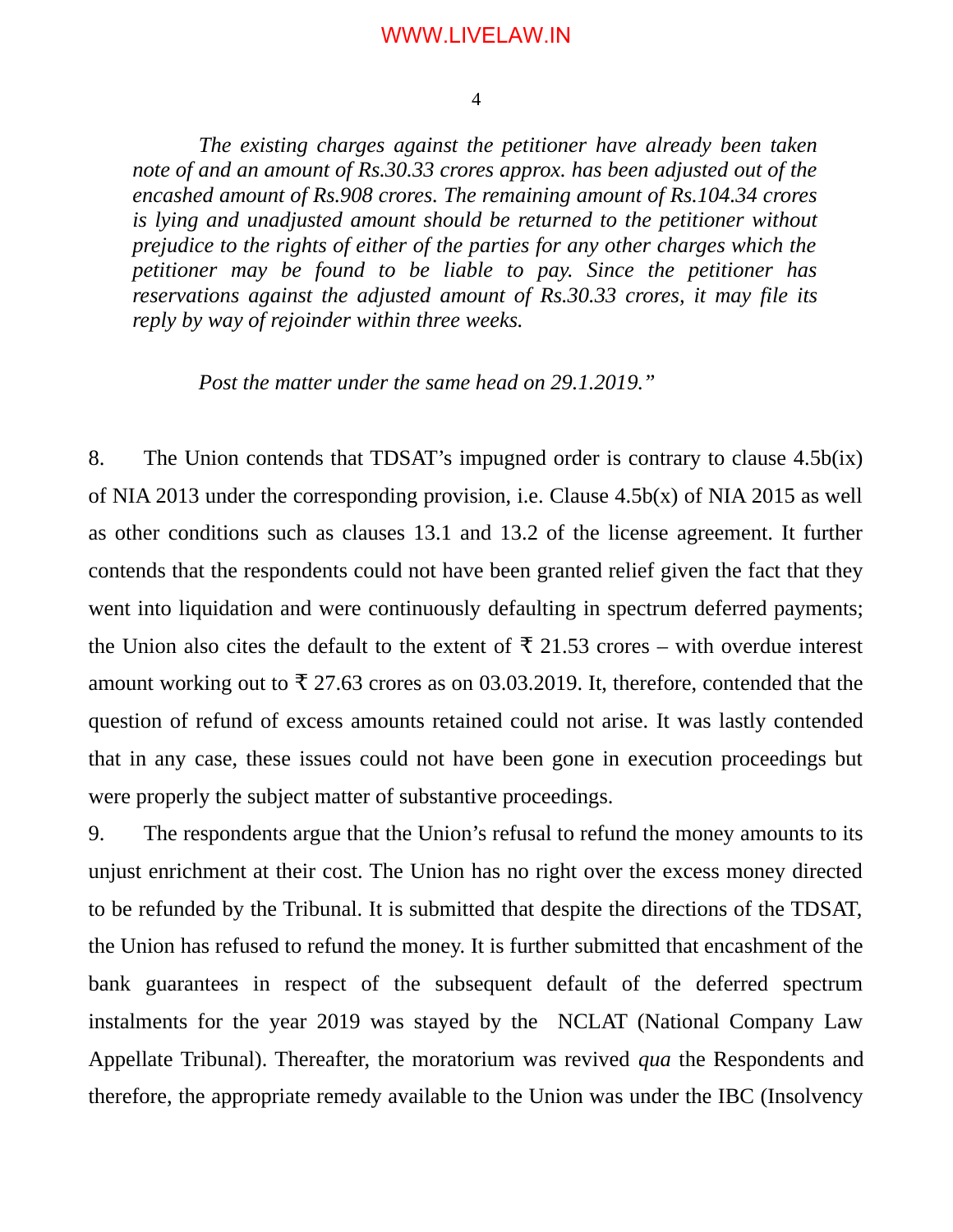5

and Bankruptcy Code). The Union, it is stated, has already filed its claim before the resolution professional for the said deferred spectrum instalments for the year 2019. Therefore, it cannot be permitted to claim adjustment of the unlawfully encashed amount towards subsequent deferred spectrum liabilities. The respondents also urge that a subsequent default of the deferred spectrum instalment for the year 2019, is a separate cause of action and the Union has remedies in law to recover those so called dues. It cannot arbitrarily and illegally withhold return of excess amount, despite there being a judicial order to the effect.

10. The facts narrated above show that the respondent-licencees faced financial constraints; apparently telecom service providers as a class also faced some financial stress, which triggered the Union to revisit its policy and ultimately modify the terms of payment of deferred payment charges and consequently, the letter of 19.03.2018. Despite these, the respondent licensees could not fulfil the conditions of the licenses held by them (i.e. NIA 2013 and NIA 2015) vis-à-vis payment of deferred spectrum charges; they approached the TDSAT, but without success. Their appeals to this court fared better; the time for making payment was extended somewhat. Upon default (in payment of the charges), the Union invoked guarantees under the sets of licenses. The respondent licencees pointed out to the Union repeatedly, that despite the furnishing of requisite guarantees (to the extent of  $\bar{\tau}$  774.25 crores) later (on 19<sup>th</sup> August, 2018) the excess amounts i.e. amount after adjusting the invoked guarantees towards the deferred charges had to be refunded. The Union did not do so; consequently RCL/RTL approached TDSAT for a direction in execution proceedings. Their claim was accepted inasmuch as the impugned direction was issued.

11. On a recapitulation of all circumstances, and the various terms of NIA 2013 and NIA 2015, this court is of the opinion that the order of the TDSAT does not call for any interference. The Union nowhere disputes that the respondent licensees' liability toward payment of deferred spectrum charges, in May, 2018, was to the tune of  $\bar{\tau}$  774.25 crores.